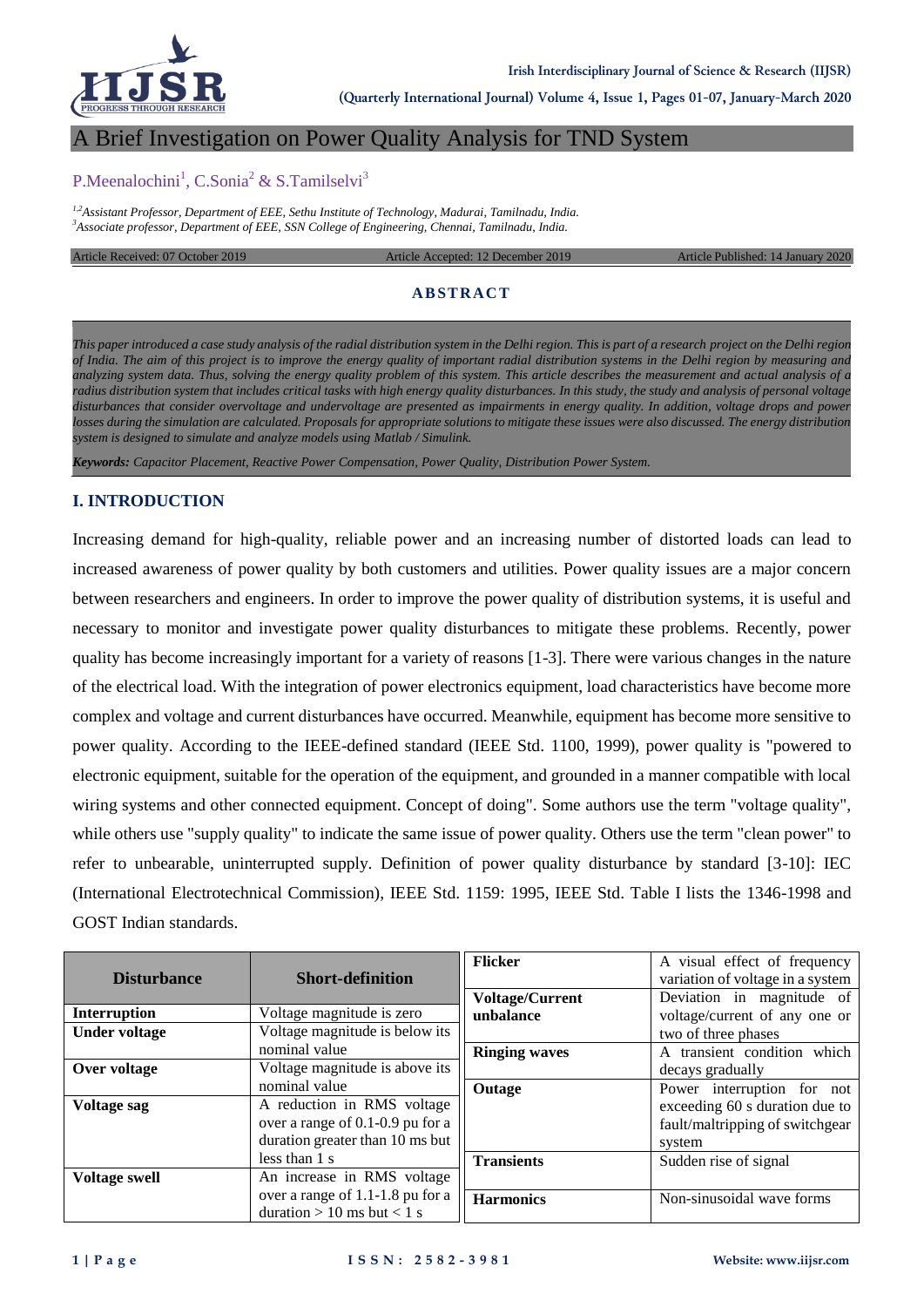

#### **Irish Interdisciplinary Journal of Science & Research (IIJSR)**

**(Quarterly International Journal) Volume 4, Issue 1, Pages 01-07, January-March 2020**

Because there are various types of power quality impairments that all users may encounter, analysis must be performed to evaluate the types of power quality issues that have an impact on the power distribution system. These analyzes include measuring, monitoring, and mitigating system power quality issues. Installing shunt capacitors in the power grid is essential for improving power flow control, system stability, power factor correction, voltage profile management, and loss minimization. Many techniques have been developed to solve the capacitor placement problem, including analytical techniques, numerical programming, heuristics or artificial intelligence (AI) based techniques [11]. Of these methods, heuristic or AI optimization techniques are widely applied to solve the optimal capacitor placement problem. AI is a powerful knowledge-based approach that can address the nonlinearities of practical systems. AI can be used for transient analysis because it reduces mathematical complexity and has a fast response time. In addition, optimal capacitor planning based on fuzzy logic algorithms has been implemented, indicating the inaccurate nature of parameters or solutions in real power distribution systems [4]. References [5] applied a tabu search approach to determine the optimal capacitor plan for Chiang et al.'S [14],[15] power distribution system and compared TS results with SA. In [6], a genetic algorithm (GA) was implemented to obtain the optimal capacitor selection, but the objective function considers only the cost and power loss of the capacitor without any operational constraints Did. Reactive power is minimized using a particle swarm optimization (PSO) algorithm [16],[17]. The purpose of this project in the Delhi region of India is to improve the power quality of the largest and most important distribution systems suffering from various power quality issues. This paper presents a case study of a radial distribution system in the Delhi region. This system includes significant users (loads) who are suffering from many types of power quality issues. An actual measurement of the distribution system in the Delhi area was performed. In addition, based on the GOST standard and Table I, the investigation and analysis of voltage profile disturbances taking into account overvoltage and undervoltage, furthermore, voltage drops and power losses are present in this network and have the same causes as voltage profile disturbances . Proposals for appropriate solutions to mitigate these issues are also being discussed. Here's an overview of the rest of this book: Section II, History of Power Distribution Systems in the Delhi Region, Section III, Analytical Power Distribution System Results and Impact on Power Quality, Section IV, Proposal of Appropriate Solutions to Improve Power Quality through Mitigation, Issues, Section V, Conclusions.

## **II. THE DELHI REGION DISTRIBUTION SYSTEM HISTORY**

Most of the current use of distribution networks in the Delhi region was designed and built in 60-70. These networks were planned for 15-20 years from the date of installation and did not anticipate a fundamental change in current load. Generally, the load in this area was rural or small towns. The load density was low and a long grid was used. The network is being rebuilt with the development of appliances and the increase in the total power of household consumers and technical electrical receivers. The grid structure remained the same. In 2000, the load increased anew and the structure of energy consumption changed accordingly. Once rural areas were rebuilt for housing and industrial estates, and small towns expanded and grew. At the end of the year 2000, there was a situation where heavy loads were connected to "weak" networks and long networks, and this situation has become even worse. In 2014, a large-scale study on the power quality of distribution networks was conducted in the Delhi area. As in section I, the measurements were made in two weeks, taking into account the power quality standards of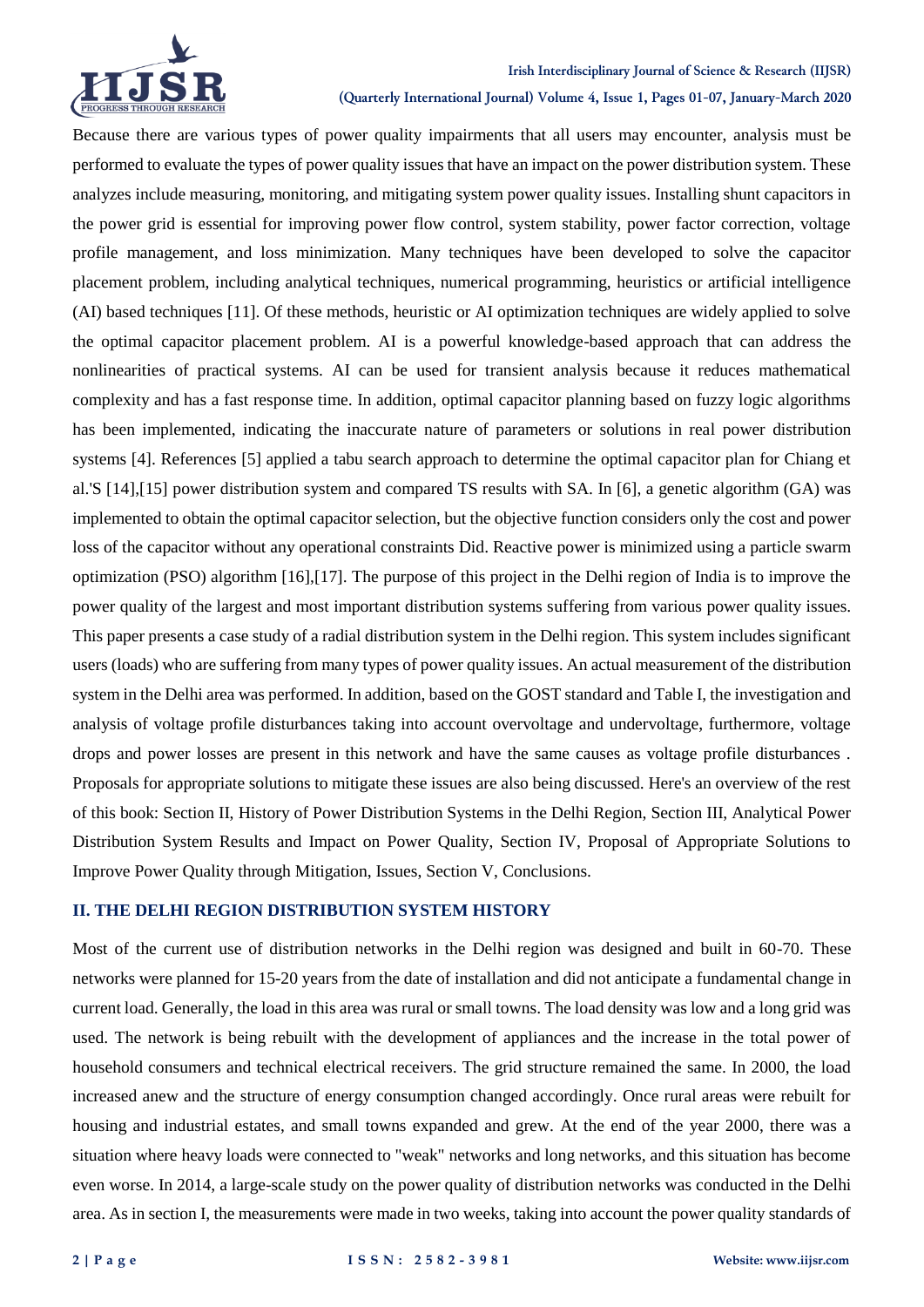

GOST [6-8] in India. One week is winter and another week is summer season. This white paper shows one of the feeders considered. Power quality was measured at the six nodes of the primary substation (6 KV) and the secondary substation (0.4 KV) evenly distributed on the grid in the case study of this paper. Based on the measurements, the network regime was modeled with maximum and minimum loads.

# **III. ANALYSIS OF DISTRIBUTION SYSTEM RESULTS AND IMPACT ON POWER QUALITY**

Table I shows the disturbances that occur in the power distribution system and cause the power quality to deteriorate. This affects the performance and longevity of end-user equipment. In order to improve the power quality of distribution systems, problems due to the development of technology and the increasing demand for active and reactive power are measured and analyzed. Monitoring and analyzing power distribution systems can help you understand the type of problem and how it affects power quality performance [7], [8], [9]. These measurements were made using the power quality analyzer shown in Figure 1.



**Fig.1.** The power quality analyzer device (UF2M-3Т52-5-100-1000)



**Fig.2.** A Novel micro grid power quality in DC power measurement.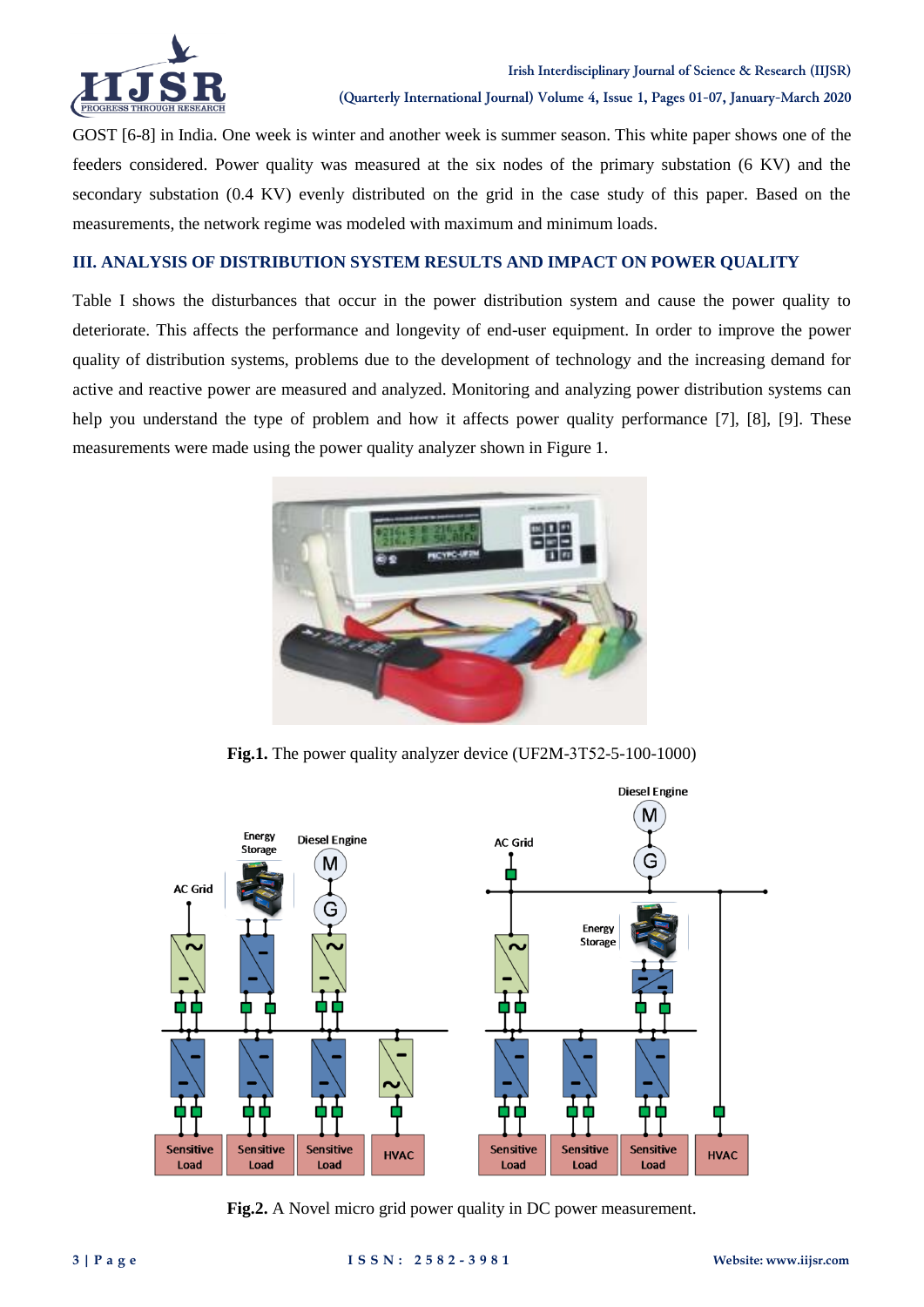

The cost of low or weak power quality can range from tens of thousands to millions of dollars, depending on the sensitivity of the customer and, consequently, the sensitivity of power quality failures in large and small networks [10] and [11], [12], [13]. It is estimated. Measurements have been made on a number of distribution systems in the Delhi region to assess power quality and to reduce and improve problems with these systems, taking into account the Indian GOST standard [6] as in section I. The power distribution and power quality parameters indicated that 111 nodes (buses) were selected. The critical load nodes (buses) are recorded for two weeks, one week in summer and another week in winter to evaluate the rest of the node system.

Random nodes were tested to make sure the other nodes evaluated correctly. This white paper presents a measurement and analysis case study showing the voltage profile (U), voltage drop ( $\Delta U$ ), and power loss ( $\Delta P$ ) of a radial distribution system. Figure 3 shows a small screen of the voltage profile over time on only six load buses (buses: 29, 34, 50, 56, 67, 111, and the main substation bus "PS") from all measurements as a case. Study shots in winter and summer to show some from actual project measurements. It is important to know that the primary substation bus "PS" was measured at a medium voltage of 6 KV and the load bus was measured at a low voltage of 0.4 KV. The transformer and low-voltage bus are not modeled in this case study. As shown in Figure 3, in winter, the voltage profile falls below the standard limit compared to summer, and in summer, the voltage profile almost exceeds the standard limit, increasing power quality disturbances. Measurement of summer and winter voltage profiles on the load bus of the radial distribution system. In winter, the voltage on the load bus is much less than the limit (<0.9 U, p.u.) than in summer, disrupting the voltage profile, increasing voltage drop and power loss. Therefore, this paper provided a worst case study from winter measurements to show the voltage profile, voltage drop, and power loss, as shown in Figure 4. In the evaluation, the base of the Slack Bus 1 radial distribution system: voltage base = 6 KV, apparent power (S) = 3158,58 KVA, active load power = 2370 KW and reactive load power = 2088 KVAR. Figure 4 shows the distribution line voltage drop. Due to long distribution lines, distribution lines 2-3, 6-7 and 12-13 are higher than other distribution lines. Power loss always involves the supply of power from the power supply to the consumer. Losses directly affect financial issues and the overall efficiency of distribution utility systems. In addition, power loss has a tremendous effect on the distribution system, causing loss of power distribution system units and increasing power costs on the generating side.



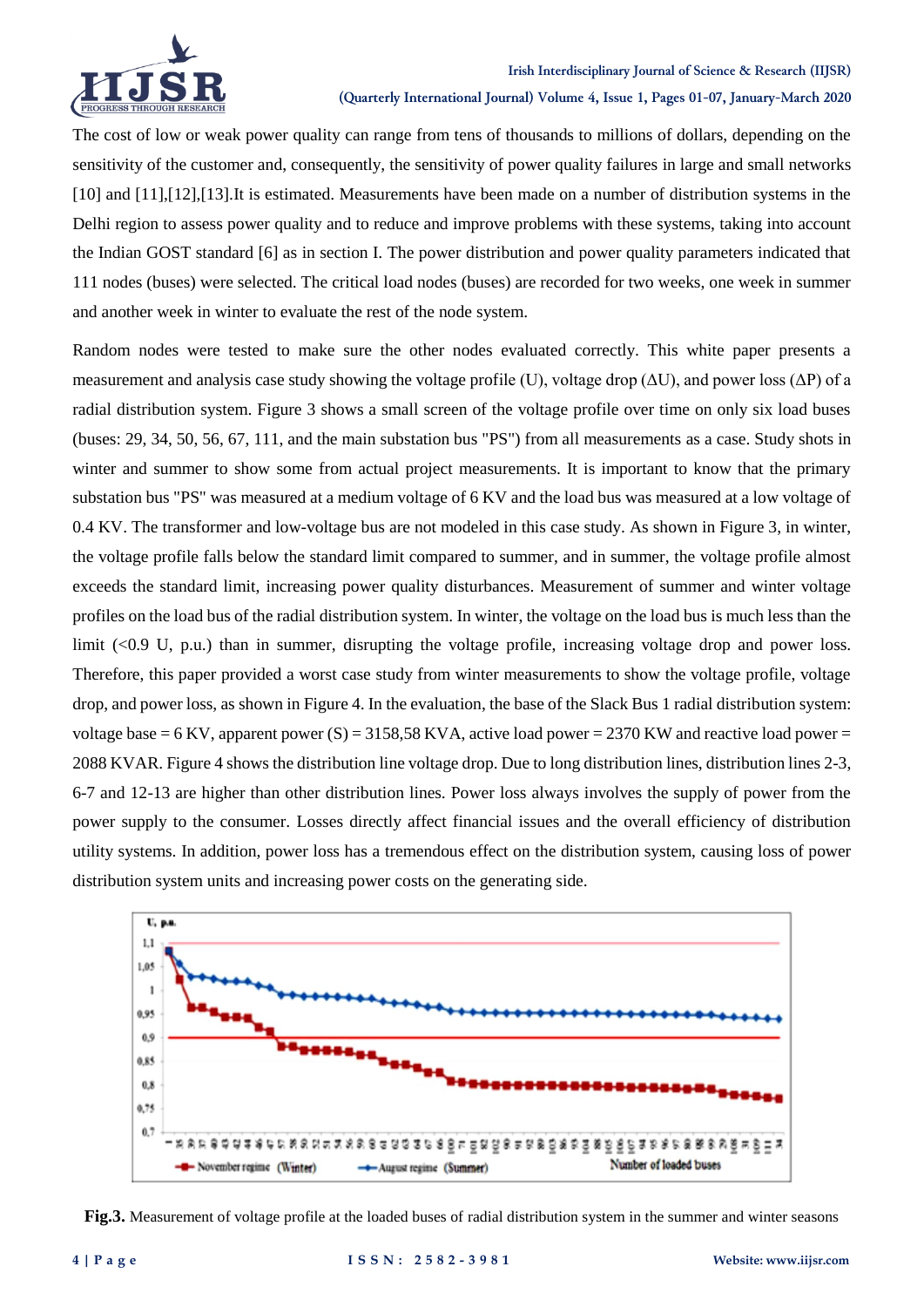

As shown in Figure 7, bus power losses are higher in distribution lines 2-3, 6-7, 4-5, and 12-13 than others. As a result, from FIG. As can be seen in Figures 5, 6, and 7, the power flow at the start of the distribution system (near the primary substation) is greater than at the end of the system. Therefore, from the first diagram of the distribution system, if there is a long distribution line with a large power flow, there is a large voltage drop and power loss, but if there is a long distribution line at the end of the distribution system, there was a small power flow. , Voltage drop and power loss will be appropriate. Therefore, a long line carrying large power is the worst case. Figure 8 shows the active and reactive load power load data on the load bus of a 111-bus radial power distribution system.



**Fig.4.** The lengths (L, KM) of distribution lines

# **IV. SUGGESTING A SUITABLE SOLUTION TO IMPROVE THE POWER QUALITY BY MITIGATION OF ITS PROBLEMS**

Currently, as load demands increase, power distribution systems become more complex, and increasing loads tend to increase system losses, thereby significantly reducing the voltage profile. In an overload condition, the reactive power flow causes large losses and reduces the voltage level. Therefore, it is the duty of distribution company electrical technicians to minimize power loss and create an appropriate voltage profile. Many mitigation techniques are recommended to mitigate power quality issues [3]. But there is a big problem with this case study. Low voltage and large losses due to large overflow of active power and reactive power in most of the network. The power system case study has the following solutions: (I) Increase the network voltage rating to 10 kV instead of 6 kV, as in the case study of increasing the cross section of the wires, but this method is very expensive ((non-logical solution)). (Ii) Active power generation by a distribution power source (distribution generator) such as a reference. [24], but very expensive. (Iii) Line voltage regulator [4] to improve the voltage profile, but power loss has still been found. (Iv) Reactive power compensation is a good solution for case studies because of the following major problems in power distribution systems [17]: High reactive power (VAR) demands, high voltage drops, reduced system capacity, high system losses, and inherently unbalanced distribution systems. Reactive power is required for power distribution systems [3] and [7-8]. Because reactive power (VAR) is needed to maintain the voltage to supply active power (WATT) through the grid. Power consumption is called reactive power, and electromechanical devices and other loads require reactive power, and a lack of reactive power causes a voltage drop. The importance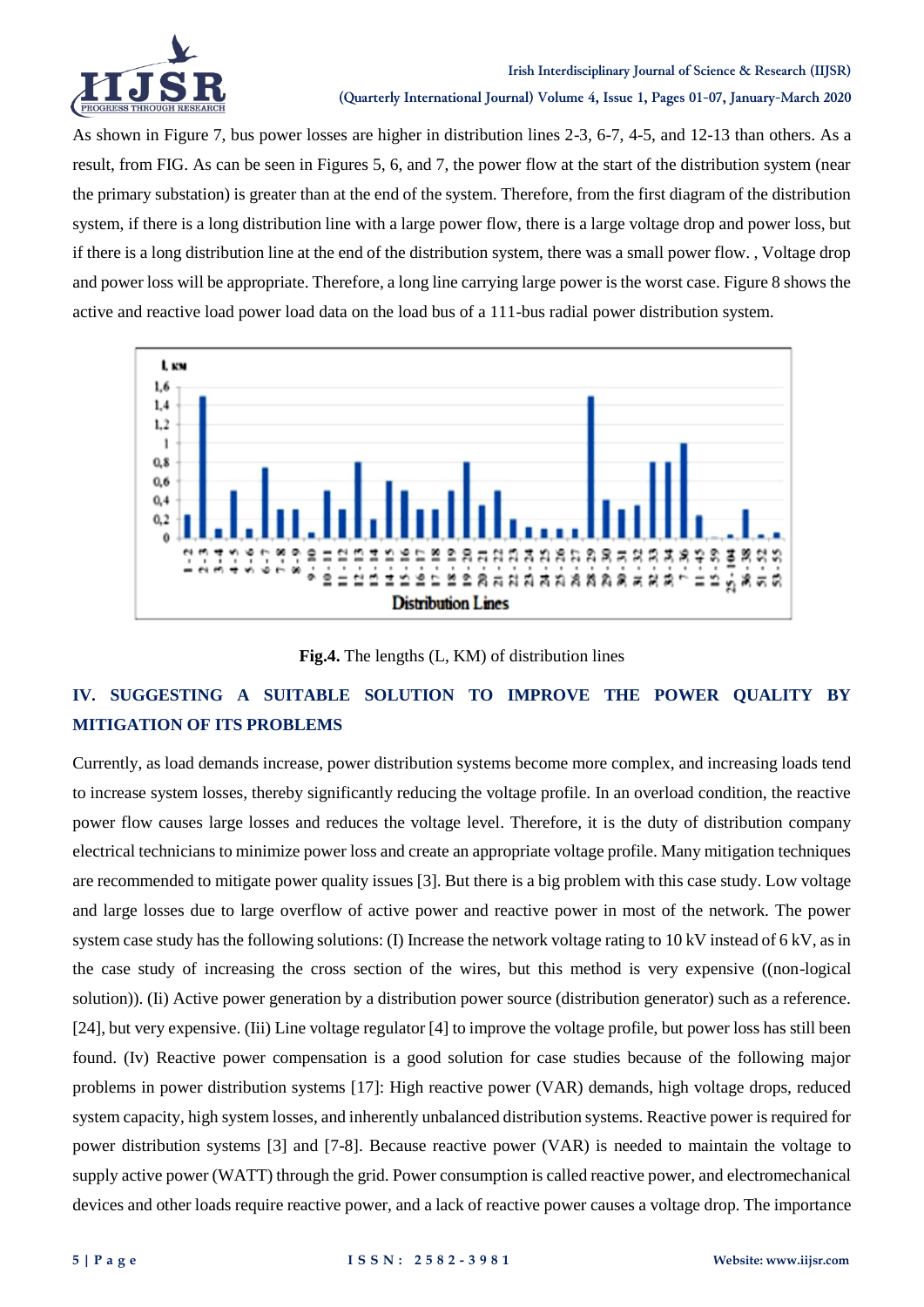

# **Irish Interdisciplinary Journal of Science & Research (IIJSR)**

**(Quarterly International Journal) Volume 4, Issue 1, Pages 01-07, January-March 2020**

of reactive power compensation [3] and [7-8] has a significant effect on system voltages. It must be balanced in the grid to prevent voltage problems. Reactive power levels also affect voltage collapse because of the lack of reactive power in grids where power outages occur. Reactive power compensation source types are discussed in Table II [16-17]. Therefore, the cheapest and most economical is the capacitor bank .The slow response problem was solved by a special application such as Ref. [16]. There, reconnect them and introduce the support voltage of the power system. Another problem is that the capacity of the capacitor bank is low and degrades at U2. In addition to installing shunt capacitors, the total amount of current that needs to be transferred through the equipment of the distribution network is reduced. These problems are due to the distribution system capacitor allocation [3]. These problems can be solved in [3]. Based on intelligent technology, determine the optimal location, size and number of capacitor banks to be installed in the power distribution system. Also, to increase the reliability of the capacitor bank and reduce the monthly charging fee, it must be installed close to consumers. This project is economically feasible as a cost reduction. Capacitor bank types for radial distribution systems are series or shunt capacitors. While series capacitors cause an increase in the maximum power limit, shunt capacitors have several advantages. Some advantages of shunt capacitors are reduce the actual reactive power loss of the system, improve voltage regulation, increase load voltage level and source power factor, improve stability Improve and improve the power factor of the system. Many methods have been implemented to solve the problem of capacitor placement.

# **V. CONCLUSION**

Practical power distribution systems are being considered for review and analysis. Actual measurements of the distribution system in the Delhi area are presented. The distribution system has been modeled. Power flow is calculated based on actual measurements and data. Proposal of an appropriate method to improve power quality using capacitor bank compensation. In addition, the optimal allocation and size of the capacitor bank can be determined based on optimization techniques such as PSO and genetic algorithms. Disturbances in the voltage profile are very widespread in the Indian grid. In networks with high demands for reactive power, compensating for reactive power can solve this problem. To adjust the reactive power in steady state, a capacitor bank can be used. These devices are the most economical and appropriate solution to this problem. Proper placement and selection of the power rating requires the use of intelligent optimization methods. You also need to consider the load curves that define the number of fixed and variable capacitor banks.

# **REFERENCES**

1. Karthick, R and Sundararajan, M: "A Reconfigurable Method for Time Correlated Mimo Channels with a Decision Feedback Receiver," International Journal of Applied Engineering Research 12 (2017) 5234.

2. Karthick, R and Sundararajan, M: "PSO based out-of-order (ooo) execution scheme for HT-MPSOC"Journal of Advanced Research in Dynamical and Control Systems 9 (2017) 1969.

3. Karthick, R and Sundararajan, M: "Design and Implementation of Low Power Testing Using Advanced Razor Based Processor," International Journal of Applied Engineering Research 12 (2017) 6384.

4. Karthick, R and Sundararajan, M: "A novel 3-D-IC test architecture-a review," International Journal of Engineering and Technology (UAE)7 (2018) 582.

5. R.Karthick, P Selvaprasanth, A ManojPrabaharan, "Integrated System For Regional Navigator And Seasons Management," Journal of Global Research in Computer Science 9(4),2018(11-15).